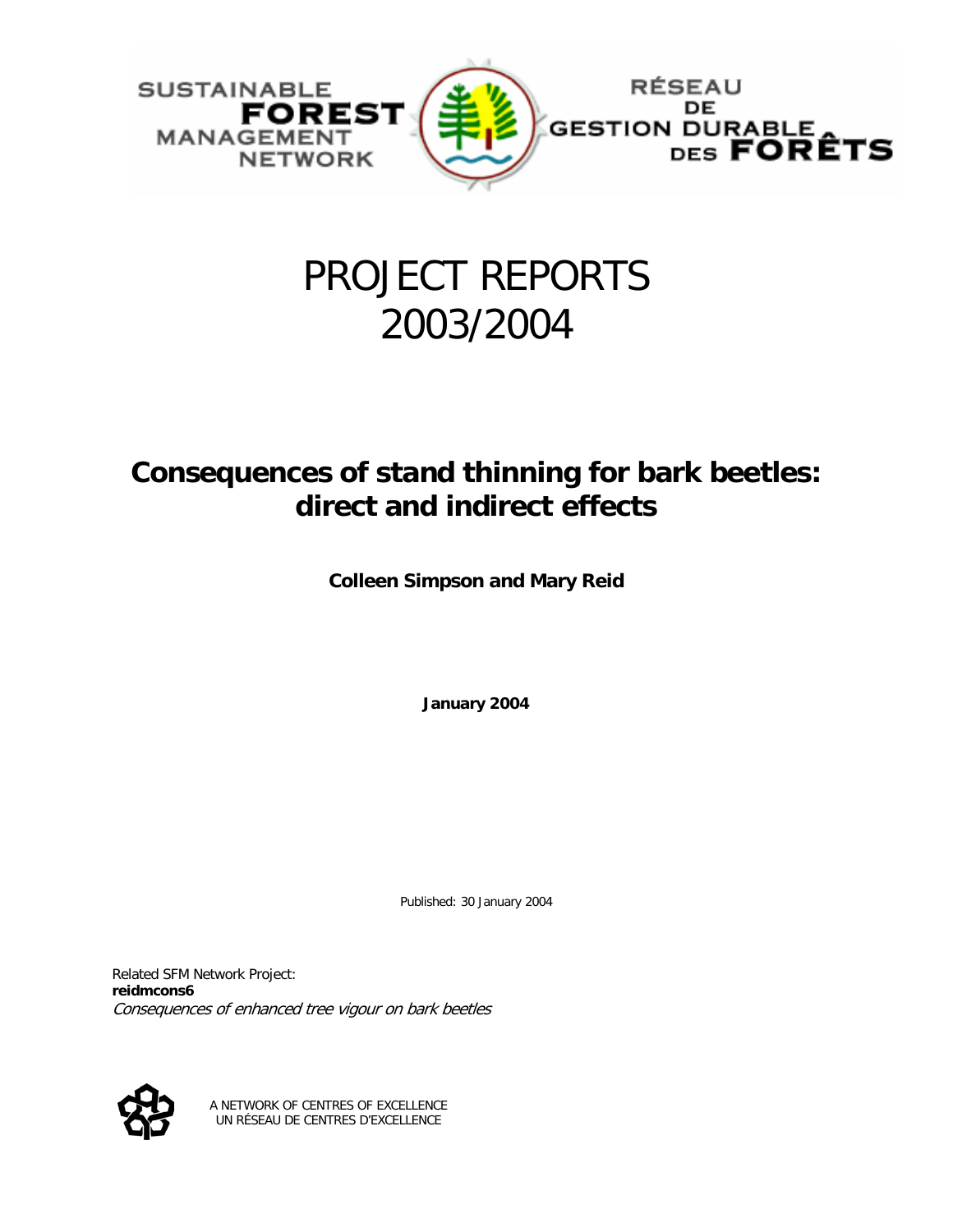**Project Name:** Consequences of enhanced tree vigour for bark beetles.

**Consequences of stand thinning for bark beetles: direct and indirect effects** 

## **Colleen Simpson and Mary Reid Dept. of Biological Sciences and Environmental Science Program University of Calgary Calgary, AB T2N 1N4**

colsim@telus.net mreid@ucalgary.ca

**Keywords:** lodgepole pine, *Pinus contorta,* salvage thinning, Scolytidae, *Ips pini*, tree vigour, microclimate, coarse woody debris

January 2004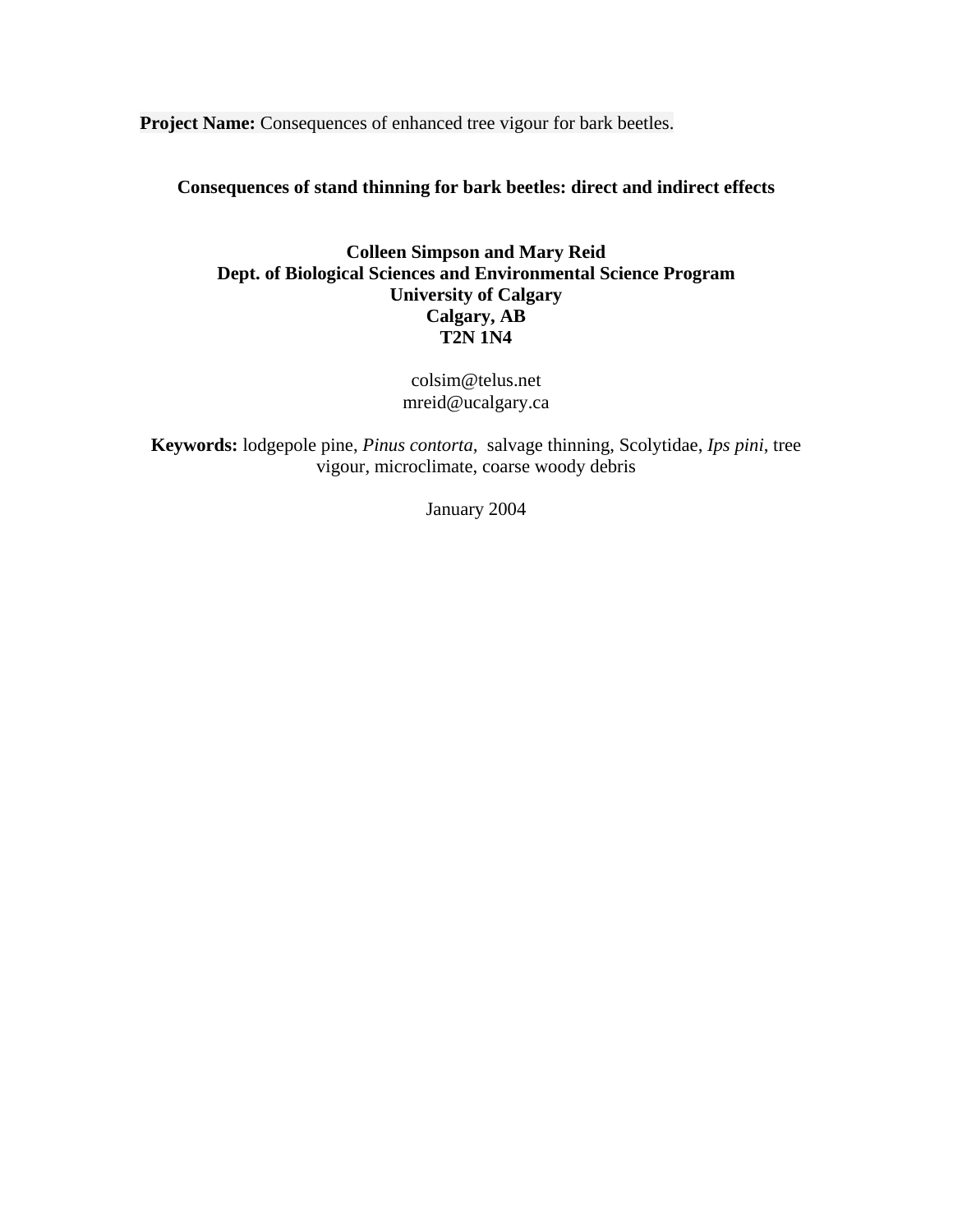#### **1. RESEARCH OBJECTIVES**

Stand thinning can affect forest herbivores, such as bark beetles (Scolytidae), both directly and indirectly. Thinning directly changes microclimate and stand density that can in turn affect insect activity and host location. Indirectly, thinning also may change the quality or abundance of host plants, such as trees, which in turn affect the performance of herbivores. Both of these mechanisms have been proposed to explain the effectiveness of stand thinning in reducing successful tree attack by mountain pine beetles, *Dendroctonus ponderosae* Hopkins (Waring and Pitman 1985, Bartos and Amman 1989). This management approach, known as 'beetle-proofing' (e.g. Whitehead *et al.* 2001**)**, is commonly employed, yet it remains unclear whether it works through the direct or indirect mechanisms, or both (Waring and Pitman 1985, Amman *et al.* 1988, Bartos and Amman 1989, Schmid *et al.* 1991, 1992). Moreover, for less aggressive species of bark beetles that breed primarily in trees lacking defences, such as windfalls, thinning has been found to increase rather than decrease bark beetle abundance (Hindmarch and Reid 2001, Park 2001). However, these latter studies were conducted in the years immediately following thinning, when the effects of logging slash would still be present and before tree vigour would likely have changed. The current study was designed to examine the effects of thinning on the abundance and reproductive success of secondary (non-aggressive) bark beetles up to 7 years after thinning, and to relate these responses to both stand and tree characteristics.

This study (Simpson 2004) focused on pine engravers, *Ips pini* Say, in thinned and unthinned stands of lodgepole pine, *Pinus contorta* var *latifolia* Engelmann, with secondary attention to striped ambrosia beetles, *Trypodendron lineatum* Oliver. Specifically, we asked:

- 1) Are these bark beetles more likely to be found in thinned stands or unthinned stands? Is their abundance related to stand features of microclimate and tree density (direct effects) or predator abundance (indirect effects)?
- 2) Does pine engraver reproductive success differ between trees grown in thinned stands or unthinned stands (indirect effects)?

#### **2. METHODS**

This study was conducted in 6 pairs of thinned and unthinned stands near Whitecourt, Alberta (54ºN, 115ºW) in 2001 and 2002. Trees were ca. 100 years old, and salvage thinning was conducted whereby subdominant trees and non-lodgepole pine trees tended to be removed, leaving approximately one-third of the live trees (Table 1a). Four stands were thinned in winter preceding the summer of 1996, one was thinned in 1997, and one was thinned in 1999. An unthinned stand was matched with each thinned stand on the basis of proximity and stand composition and age. Several stand characteristics pertinent to bark beetles were measured in each stand (listed in Table 1a).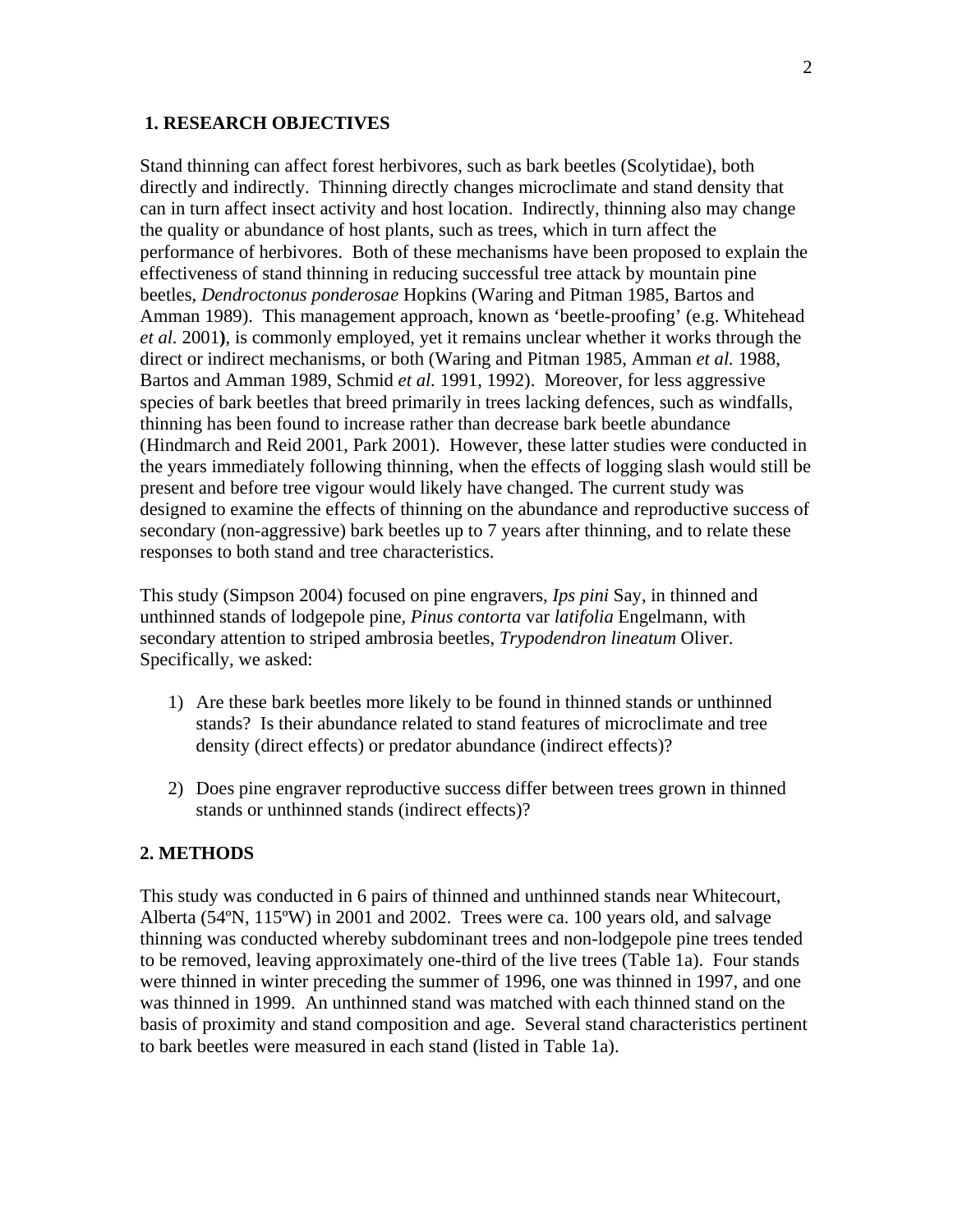To measure beetle abundance in the stands, beetles were captured in baited traps and in experimentally felled trees. Twelve-funnel Lindgren traps were used, and in each stand there were two traps baited with commercial pine engraver pheromone baits (ipsdienol and lanierone) and one trap baited with the tree volatile alpha-pinene (all traps and baits from Phero Tech Inc.). The number of pine engravers, striped ambrosia beetles, and their beetle predator *Thanasimus undatulus* (Say) captured in each trap type in each stand was tallied for each year. The density of pine engravers settling in logs of freshly felled lodgepole pine that were placed in each stand was also determined. Beetle abundance was related to stand type and the characteristics of each stand type.

To determine the effects of tree quality on pine engraver reproductive success, logs were taken from freshly felled lodgepole pine trees in the thinned and unthinned stands of each pair of stands. These logs were placed in sets of 3 logs (all 3 from the same tree) at separate sites within the thinned stands of the pair of stands. Size, growth rate and phloem characteristics were measured for each tree (listed in Table 2a). The timing and density of pine engraver settlement on the logs was recorded, and a subset of pine engraver egg galleries were excavated to determine mating success and egg-laying behaviour (variables listed in Table 2b). Logs were then placed in rearing cages in both thinned and unthinned stands to collect offspring. Reproductive traits were examined as a function of log origin (thinned or unthinned) and of individual tree characteristics.

# **3. KEY FINDINGS**

## **3.1 Effects of thinning on stands and trees**

Changes in stand conditions and tree quality that are pertinent to bark beetles were measured and are summarized briefly below.

*Stand Characteristics* (Table 1a): Compared to unthinned stands, thinned stands had higher maximum temperatures, lower minimum temperatures, and were windier, as expected from the lower tree density. They also had a higher percentage of lodgepole pine in the canopy, as a result of the harvesting method, and more fresh pine coarse woody debris attributed to both higher wind speeds and a higher proportion of standing pine.

*Tree Characteristics* (Table 2a): Trees in thinned stands were larger on average than those in unthinned stands, but this was related to removal of smaller trees at harvest. Growth rate in the 4 years after thinning occurred did not differ between trees in thinned and unthinned stands. Trees in unthinned stands had thicker phloem and more phloem nitrogen than those in thinned stands.

#### **3.2 Beetle abundance in thinned and unthinned stands**

Pine engravers were more abundant in thinned stands than unthinned stands, as measured in both trap catches and settlement densities (Table 1b). In contrast, striped ambrosia beetles were more abundant in unthinned stands than thinned stands, though less common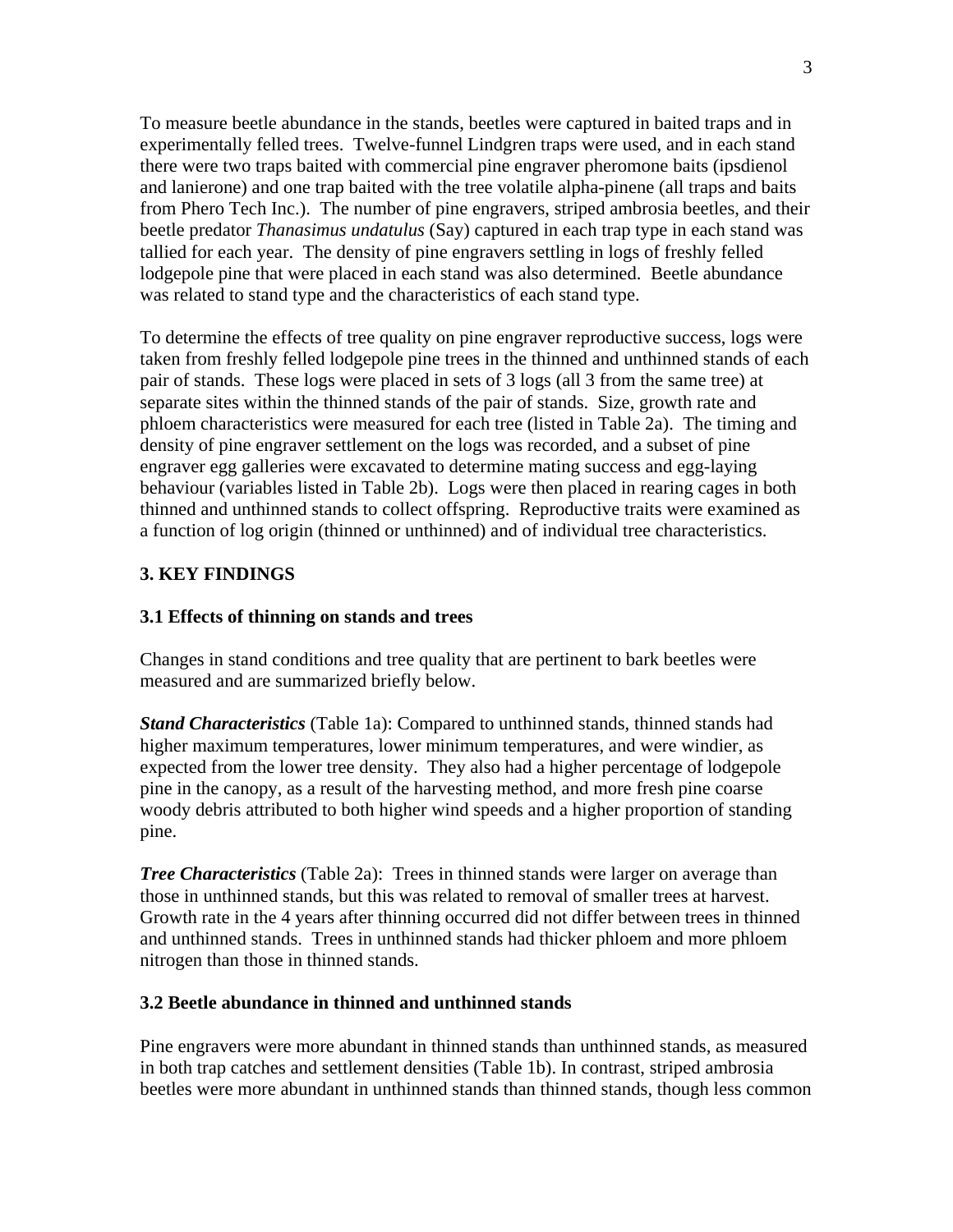overall than pine engravers (Table 1b). The number of the clerid predators did not differ between stand types (Table 1b). The differing responses to thinning of pine engravers and their clerid predators meant that the ratio of prey to predators was higher, and therefore predation risk likely lower, in thinned stands than in thinned stands (Table 1b). For all species, their relative abundance in thinned and unthinned stands did not differ detectably according to the time since thinning occurred, although a previous study in these stands found that striped ambrosia beetles were more common in thinned stands than in unthinned stands in the years immediately following thinning (Hindmarch and Reid 2001).

Despite the many differences in stand characteristics between thinned and unthinned stands (Table 1a), the relative abundance of each beetle species captured in traps over the season was not explained statistically by microclimate, as measured by mean maximum stand temperature or mean wind speed, or by habitat abundance, measured as the % lodgepole pine in the canopy and the abundance of fresh pine coarse woody debris in which the beetles breed. More pine engravers tended to be captured with stand densities were lower ( $p < 0.06$ ), but stand type remained significant suggesting that there was something other than tree density that explained their greater abundance in thinned stands. More clerid predators were captured in stands where more pine engravers were captured. The relative capture rates in thinned and unthinned stands could not be attributed to differences in the detection distance of pheromone traps, as the proportion of pine engravers caught in unbaited traps placed 2 and 4 m from a subsample of pheromone traps did not differ between thinned and unthinned stands (both  $p > 0.5$ ).

#### **3.3. Pine engraver reproduction in logs from thinned and unthinned stands**

Pine engravers tended to settle disproportionately on logs from thinned stands, but this was mainly detected when other log traits (those in Table 2a) were considered simultaneously. In both 2001 and 2002, male pine engravers settled earlier on logs from thinned stands (Table 2b), after controlling for log traits (no difference otherwise). In 2002, when settlement was sparse, 83% of 12 trees from thinned stands were settled compared to 50% of 12 trees from unthinned stand ( $p < 0.08$ ) and final densities of male pine engravers were higher on trees from thinned stands whether or not individual tree traits were considered (Table 2b). In 2001, there was no difference in final settlement densities for the two types of trees (Table 2b).

There was little effect of log origin on male or female reproductive traits when origin was considered alone. However, when settlement traits and log traits were considered simultaneously, several measures of reproduction were lower in logs from thinned stands than in logs from unthinned stands (Table 2b). This negative effect of thinning was offset by the positive effects of early settlement, which tended to be earlier for logs originating from thinned stands, thereby giving no net benefit to breeding on either log type.

The tree characteristics that differed between logs that originated in thinned and unthinned stands (Table 2a) had little effect for most reproductive traits, while treatment level effects remain pronounced when they were considered. Therefore it remains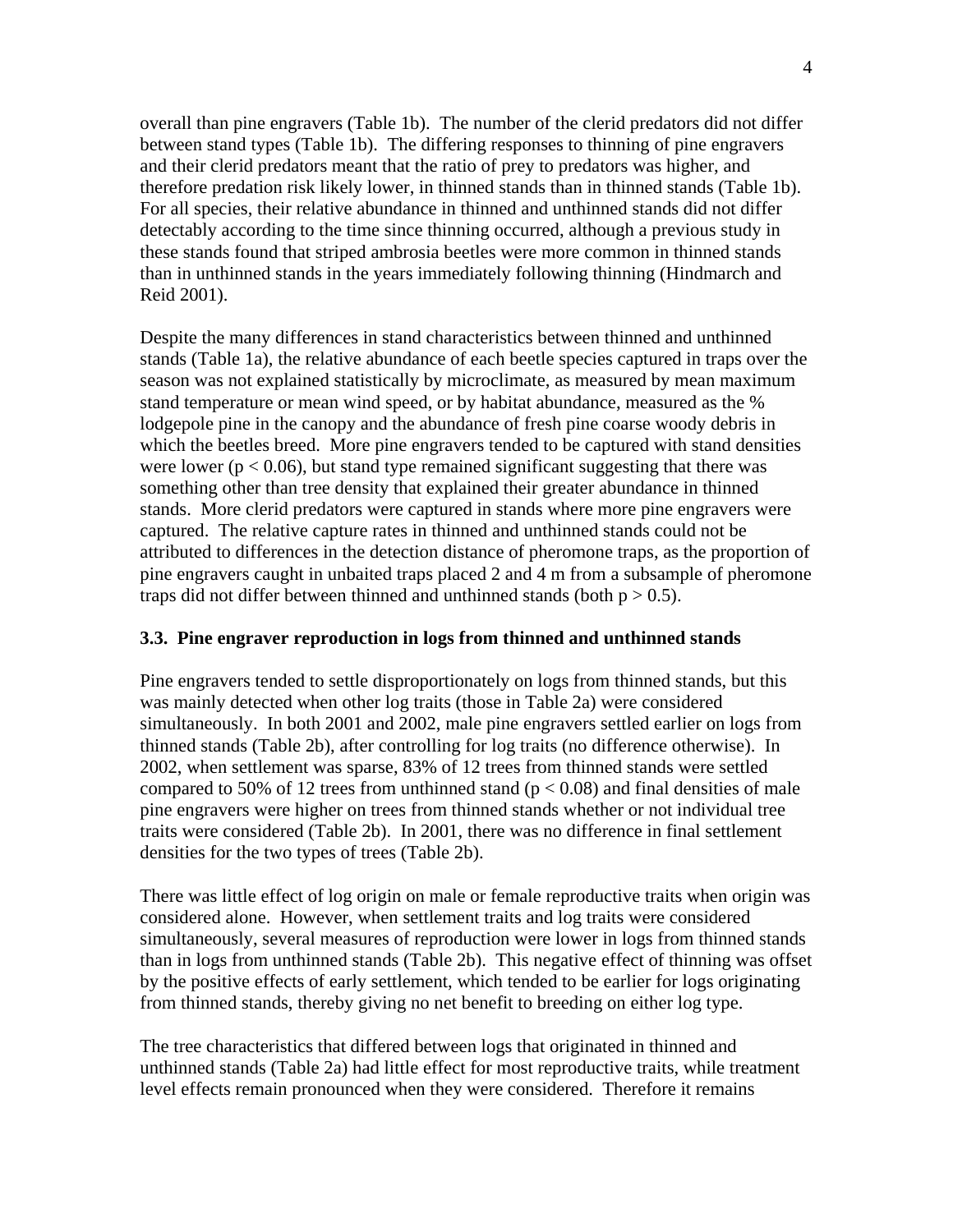unclear what caused the reduced reproduction for beetles breeding on logs from thinned stands.

The effect of tree origin was more important than the stand in which offspring developed. When logs from the same tree were placed in thinned and unthinned stands for development (after colonization had occurred in thinned stands), there was little effect of the stand on offspring development rate or offspring size or number.

## **4. CONCLUSIONS**

The largest effect of stand thinning was the 7-fold increase in the abundance of pine engravers relative to unthinned stands. We speculate, but did not show, that this increase in pine engraver abundance in thinned stands is due to the increased availability of habitat, decreased stand complexity and potential decline in predation pressure. Traits associated with host quality did not improve after thinning as we had expected and as other studies in the boreal forest have shown (Valinger 1992, 1993, Yang 1998). Pine engravers tended to settle on logs from thinned stands earlier and at higher densities than on logs from unthinned stands, yet ultimately experienced similar reproductive success in both log types. Thus, the costs of declining phloem quality after thinning appear to be offset by the direct effects of earlier settlement and of a more simplified stand structure, and the indirect effects of increased host availability or decreased predation pressure.

These results contrast with previous work that indicates thinning is a good management strategy for preventing outbreaks of mountain pine beetle (see above). Thinning is thought to deter attack by mountain pine beetle because of enhanced stand temperature, interrupted pheromone signals and/or improved host defensive response (Waring and Pitman 1985, Amman *et al.* 1988, Bartos and Amman 1989, Schmid *et al.* 1991, 1992). We did not detect deleterious impact of increased temperature on pine engraver abundance. Furthermore, we found no difference in pheromone detection ability between thinned and unthinned stands. However, an improvement in host defensive capability may account for the pine engraver's poor performance in trees from thinned stands, though we were unable to address this specifically.

The response of pine engravers seven years after thinning further contrasts with another species of secondary bark beetle, the striped ambrosia beetle, which was more abundant in unthinned stands. Previous work (Hindmarch and Reid 2001, Park 2002) found the striped ambrosia beetle to be more abundant in thinned stands up to two and three years after harvest. Logging slash and stumps may be better habitat than windfalls for striped ambrosia beetles, unlike pine engravers.

#### **5. MANAGEMENT IMPLICATIONS**

a. Salvage thinning alters the physical and biological components of the forest environment. This changes the abundance of two characteristic species of bark beetles and their predator-prey relationships, albeit in different ways. Following thinning, forest managers should be vigilant of forest pest species that may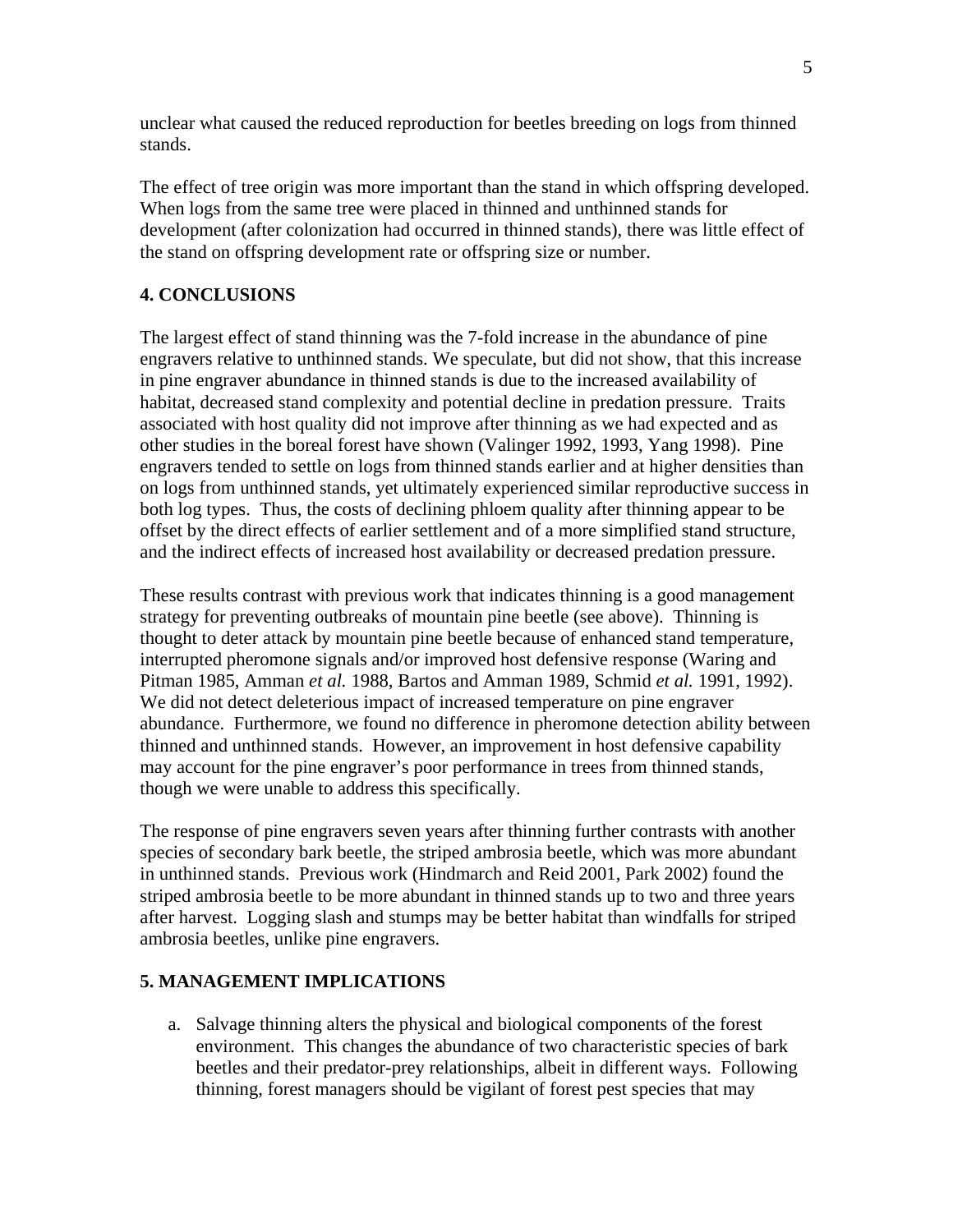increase in abundance. The changes in biotic and abiotic factors that we document may help predict how different pest species may respond to thinning.

- b. Pine engravers may become economically important if their populations become large enough to damage live trees, if their associated staining fungi degrades lumber value in tree decks, or if they facilitate other pests (such as mountain pine beetle). To reduce these risks in thinned stands, windfalls should be minimized and removed from the stands, and log decks should be removed by early spring before pine engravers disperse.
- c. Conversely, though outside the scope of this study, the higher numbers of pine engravers in thinned stands may contribute to increases in the abundance and diversity insect-eating birds and insects.

#### **6. ACKNOWLEDGEMENTS**

We thank Lawrence Harder for statistical advice. Tim Nelson and Lisa O'Donnell were top-rate field assistants. Millar Western Industries provided logistical support in Whitecourt; in particular we acknowledge Deb Weedon, Peggy Pike, Mark Handel, Tim McCready, and Brett Walker. This research was funded by grants from the Sustainable Forest Management/Network of Centres of Excellence (to MLR), Alberta Conservation Association Challenge Grants in Biodiversity (to CMS), the Natural Sciences and Engineering Research Council (to MLR) and the University of Calgary.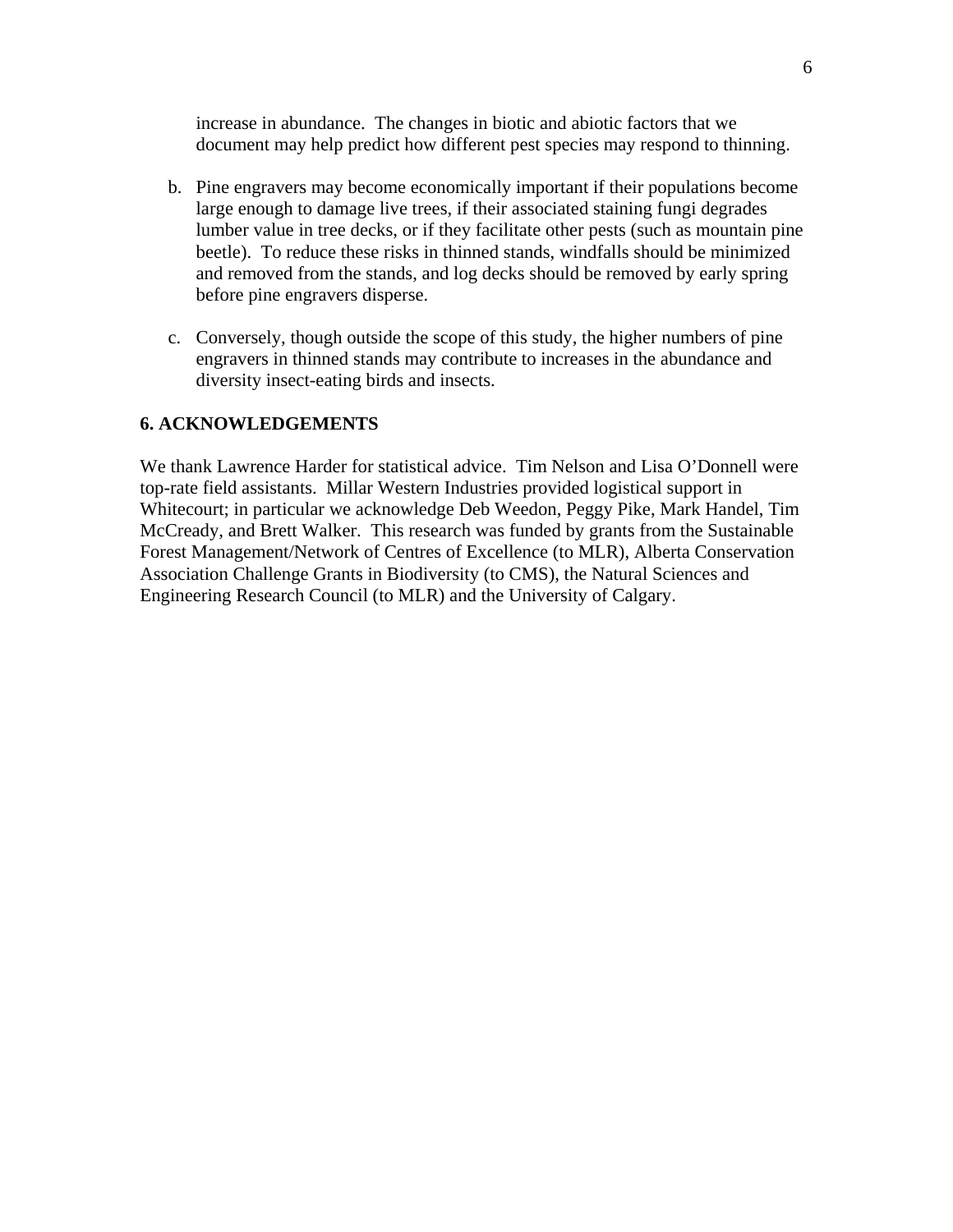#### **7. REFERENCES**

- Amman, G.D., M.D. McGregor, R. F. Schmitz and R. D. Oakes. 1988. Susceptibility of lodgepole pine to infestation by mountain pine beetles following partial cutting of stands. Can. J. For. Res. 18: 688-695.
- Bartos, D.L., and G.D. Amman. 1989. Microclimate: an alternative to tree vigour as a basis for mountain pine beetle infestations. USDA For. Serv. Res. Paper INT-400.
- Hindmarch, T.D., and M.L. Reid. 2001. Thinning of mature lodgepole pine stands increases scolytid bark beetle abundance and diversity. Can. J. For. Res. 31: 1502- 1512.
- Park, J.S.H. 2002. The effects of resource distribution and spatial scale on the distribution of two species of bark beetles: *Polygraphus rufipennis* (Kirby) and *Trypodendron lineatum* (Olivier) (Coleoptera: Scolytidae). M.Sc. thesis. University of Calgary.
- Schmid, J.M., S.A. Mata and R.A. Schmidt. 1991. Bark temperature patterns in ponderosa pine stands and their possible effects on mountain pine beetle behaviour. Can. J. For. Res. 21: 1439-1446.
- Schmid, J.M., S.A. Mata and D.C. Allen. 1992. Potential influences of horizontal and vertical air movement in ponderosa pine stands on mountain pine beetle dispersal. USDA For. Serv. Res. Note RM-516.
- Simpson, C.M. 2004. Ecological consequences of forest thinning for bark beetles (Coleoptera: Scolytidae): Direct and indirect effects. M.Sc. thesis. Department of Biological Sciences. University of Calgary. 136 pp.
- Valinger, E. 1992. Effects of thinning and nitrogen fertilization on stem growth and stem form of *Pinus sylvestris* trees. Scand. J. For. Res. 7: 219-228.
- Valinger, E. 1993. Effects of thinning and nitrogen fertilization on growth of Scots pine trees: total annual biomass increment, needle efficiency and aboveground allocation of biomass increment. Can. J. For. Res. 23: 1639-1644.
- Waring, R.H., and G.B. Pitman. 1985. Modifying lodgepole pine stands to change susceptibility to mountain pine beetle attack. Ecology 66: 889-897.
- Whitehead, R., P. Martin and A. Powelson. 2001. Reducing stand and landscape susceptibility to mountain pine beetle. B.C. Ministry of Forests, Victoria, B.C. 10 pp.
- Yang, R.C. 1998. Foliage and stand growth responses of semi mature lodgepole pine to thinning and fertilization. Can. J. For. Res. 28: 1794-1804.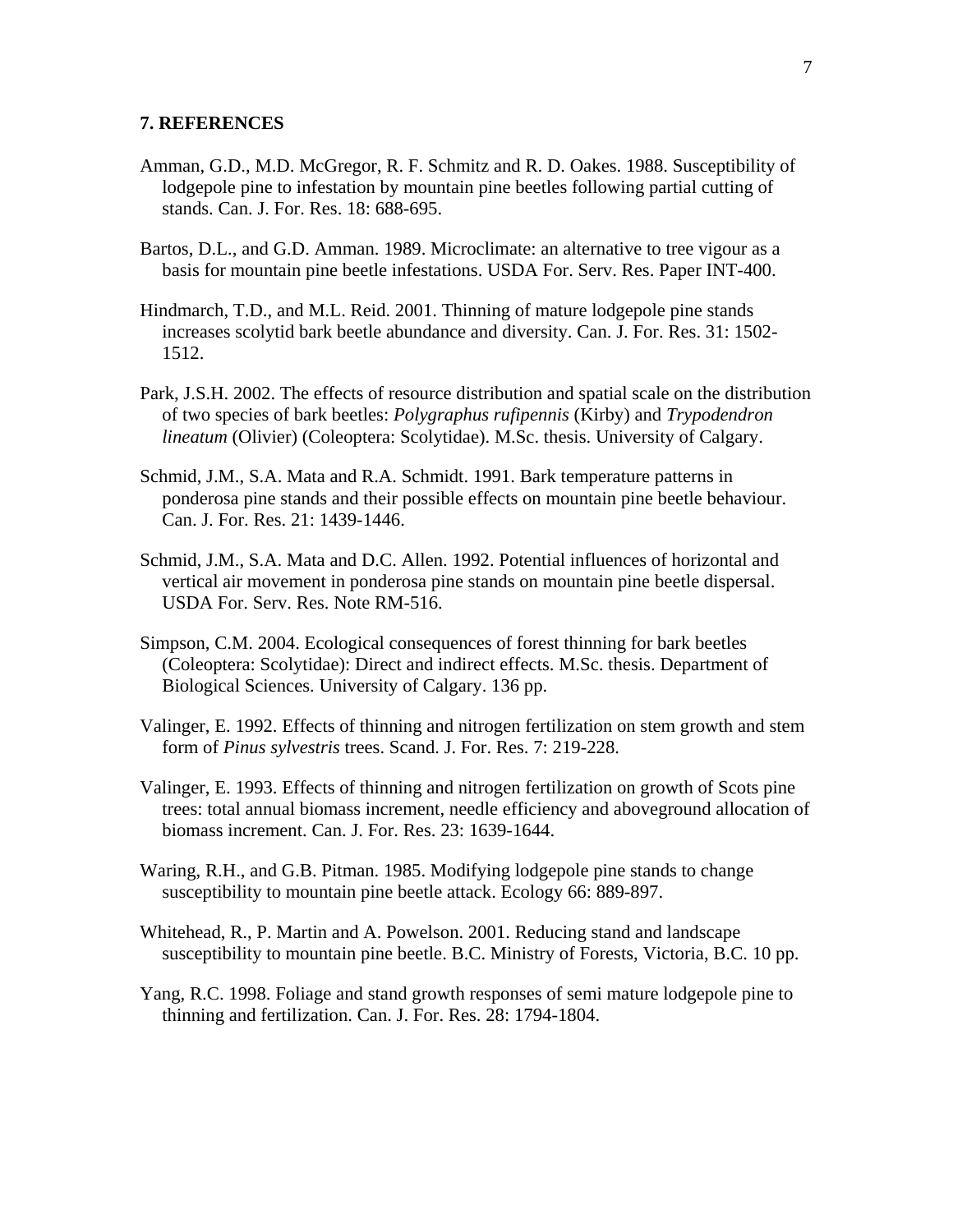| <b>Response</b>                                      | Thinned                                      | <b>Unthinned</b>                             | ${\bf P}$        |
|------------------------------------------------------|----------------------------------------------|----------------------------------------------|------------------|
| a) Stand Characteristics                             |                                              |                                              |                  |
| Tree density (stems/ha)                              | $1028 + 397$ SE                              | $3400 + 500$                                 |                  |
| % Lodgepole pine                                     | $82.1 \pm 4.2$                               | $41.3 \pm 4.2$                               | < 0.001          |
| $DBH$ (cm)                                           | $23.2 \pm 1.3$                               | $17.8 + 1.3$                                 | < 0.02           |
| Growth rate (mm/yr)                                  | $1.53(1.25 - 1.83)$                          | $1.41(1.17-1.69)$                            | > 0.5            |
| Fresh CWD $(m^3/ha)$                                 | $0.28 \pm 0.06$                              | $0.02 \pm 0.06$                              | < 0.02           |
| Daily maximum temperature °C                         | $2001: 19.6 \pm 0.3,$<br>$2002:20.8 \pm 0.3$ | $2001: 17.8 \pm 0.3$<br>2002: $18.1 \pm 0.3$ | both <<br>0.0001 |
| Daily minimum temperature <sup>o</sup> C             | $2001: 9.1 \pm 0.2$<br>$2002: 7.9 \pm 0.2$   | $2001:9.6 \pm 0.2$<br>$2002: 8.5 \pm 0.2$    | < 0.05<br>< 0.06 |
| Wind $(m/s)$                                         | $0.35 \pm 0.06$                              | $0.08 \pm 0.04$                              | < 0.0001         |
| b) Beetle Abundance                                  |                                              |                                              |                  |
| Pine engraver $(\# \text{ in traps per})$<br>season) | 1998 (916-4359 CI)                           | 330 (150-720 CI)                             | < 0.0001         |
| Pine engraver (males/100 $\text{cm}^2$ )<br>on logs) | $1.8(1.4-2.2)$                               | $0.1(-0.1-0.2)$                              | < 0.0001         |
| Striped ambrosia beetle (# in<br>traps per season)   | 12 (4-39 CI)                                 | 68 (21-219 CI)                               | < 0.02           |
| Clerid beetle $#$ in traps per<br>season)            | 44 (25-82)                                   | $36(21-64)$                                  |                  |
| Pine engravers/clerid                                | $48.5 + 9.2$                                 | $22.2 + 9.2$                                 | < 0.01           |

Table 1. Summary of differences in stand characteristics and beetle abundance in thinned and unthinned stands. Values reported are least square means  $\pm$  SE (or 95% CI) controlling for other variables (see Simpson (2004) for details).